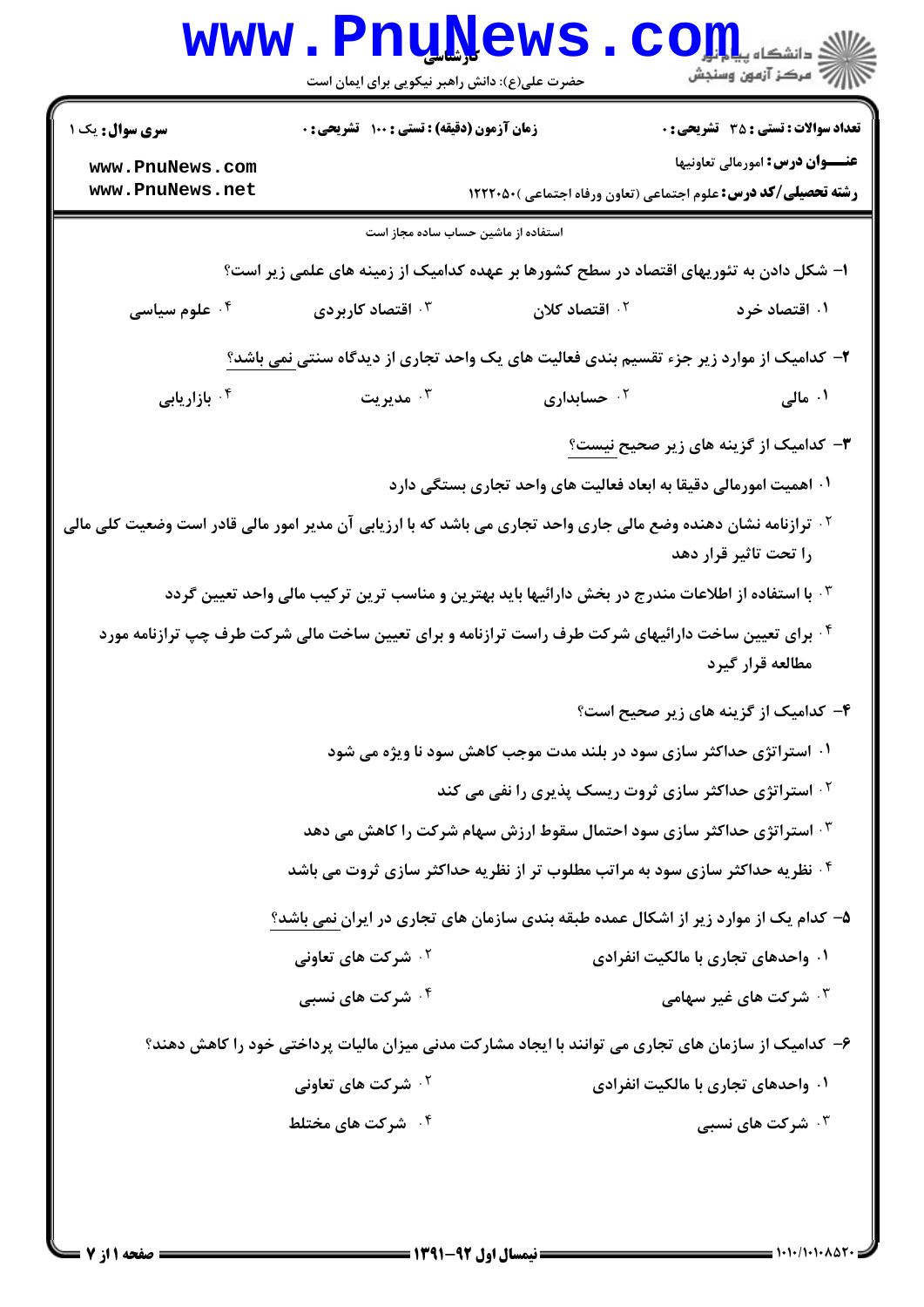|                                                                                                            | <b>www.PnuNews</b><br>حضرت علی(ع): دانش راهبر نیکویی برای ایمان است |  | ر آمرڪز آزمون وسنڊش                                                                                                         |
|------------------------------------------------------------------------------------------------------------|---------------------------------------------------------------------|--|-----------------------------------------------------------------------------------------------------------------------------|
| <b>سری سوال :</b> ۱ یک                                                                                     | زمان آزمون (دقیقه) : تستی : ۱۰۰ تشریحی : ۰                          |  | <b>تعداد سوالات : تستی : 35 - تشریحی : 0</b>                                                                                |
| www.PnuNews.com<br>www.PnuNews.net                                                                         |                                                                     |  | <b>عنـــوان درس:</b> امورمالی تعاونیها<br><b>رشته تحصیلی/کد درس:</b> علوم اجتماعی (تعاون ورفاه اجتماعی )12220 ۱             |
| ۷- بالاترین و پایین ترین هزینه های ثبت <u>به ترتیب</u> مربوط به تأسیس کدامیک از سازمان های تجاری  می باشد؟ |                                                                     |  |                                                                                                                             |
|                                                                                                            |                                                                     |  | ۰۱ شرکت های سهامی – واحدهای تجاری با مالکیت انفرادی                                                                         |
|                                                                                                            |                                                                     |  | <b>7 . شرکت های سهامی – شرکت های تعاونی</b>                                                                                 |
|                                                                                                            |                                                                     |  | شرکت های تضامنی $-$ شرکت های تعاونی $\cdot$                                                                                 |
|                                                                                                            |                                                                     |  | ۰۴ شرکت های غیر سهامی <sup>–</sup> واحدهای تجاری با مالکیت انفرادی                                                          |
|                                                                                                            |                                                                     |  | ۸– «عدم امکان استفاده از پرسنل متخصص و باتجربه» از معایب کدامیک از انواع سازمان های تجاری است؟                              |
|                                                                                                            | <sup>۲ .</sup> شرکت های تعاونی                                      |  | ۰۱ واحد های تجاری با مالکیت انفرادی                                                                                         |
|                                                                                                            | <b>۴ قرکت های غیرسهامی</b> *                                        |  | شرکت های تضامنی $\cdot$                                                                                                     |
|                                                                                                            |                                                                     |  | ۹- در کدامیک از اشکال شرکت های غیرسهامی، اموال شخصی شرکاء ضامن بدهی های شرکت نمی باشد؟                                      |
|                                                                                                            | <b>10 شرکت با مسئولیت محدود</b>                                     |  | ۰۱ شرکت های تضامنی                                                                                                          |
|                                                                                                            | ۰۴ شرکت مختلط                                                       |  | شرکت های نسبی $\cdot^{\mathtt{w}}$                                                                                          |
|                                                                                                            |                                                                     |  | <b>۱۰</b> - کدامیک از عبارت های زیر صحیح است؟                                                                               |
| ۰۱ در کلیه انواع شرکت های غیرسهامی، شرکاء با درجات مختلف که بستگی به نوع شرکت دارد، در مقابل طلبکاران شرکت |                                                                     |  | دارای مسئولیت نامحدود می باشند.                                                                                             |
|                                                                                                            |                                                                     |  | <sup>7 .</sup> در شرکت با مسئولیت محدود اموال شخصی شرکاء ضامن بدهی های شرکت می باشد.                                        |
|                                                                                                            |                                                                     |  | <b>۳ در نام شرکت با مسئولیت محدود اسم یکی از شرکا آورده می شود.</b>                                                         |
|                                                                                                            |                                                                     |  | ۰۴ در اداره امور شرکت های غیرسهامی علاوه بر سرمایه شرکاء، شخصیت حقوقی شرکا نیز دارای نقش اساسی می باشد.                     |
|                                                                                                            |                                                                     |  | در کدامیک از اشکال سازمان های تجاری سهم الشرکه زمانی قابل انتقال است که حداقل ًسه چهارم ( $\frac{(3}{4})$ سرمایه و $^{-11}$ |
|                                                                                                            |                                                                     |  | اکثریت عددی شرکاء با آن موافق باشند؟                                                                                        |
|                                                                                                            | <b>گ شرکت های تضامنی</b>                                            |  | ۰۱ شرکت های تعاونی                                                                                                          |
|                                                                                                            | ۰ <sup>۴</sup> شرکت های غیرسهامی                                    |  | ۰۳ شرکت با مسئولیت محدود                                                                                                    |
|                                                                                                            |                                                                     |  |                                                                                                                             |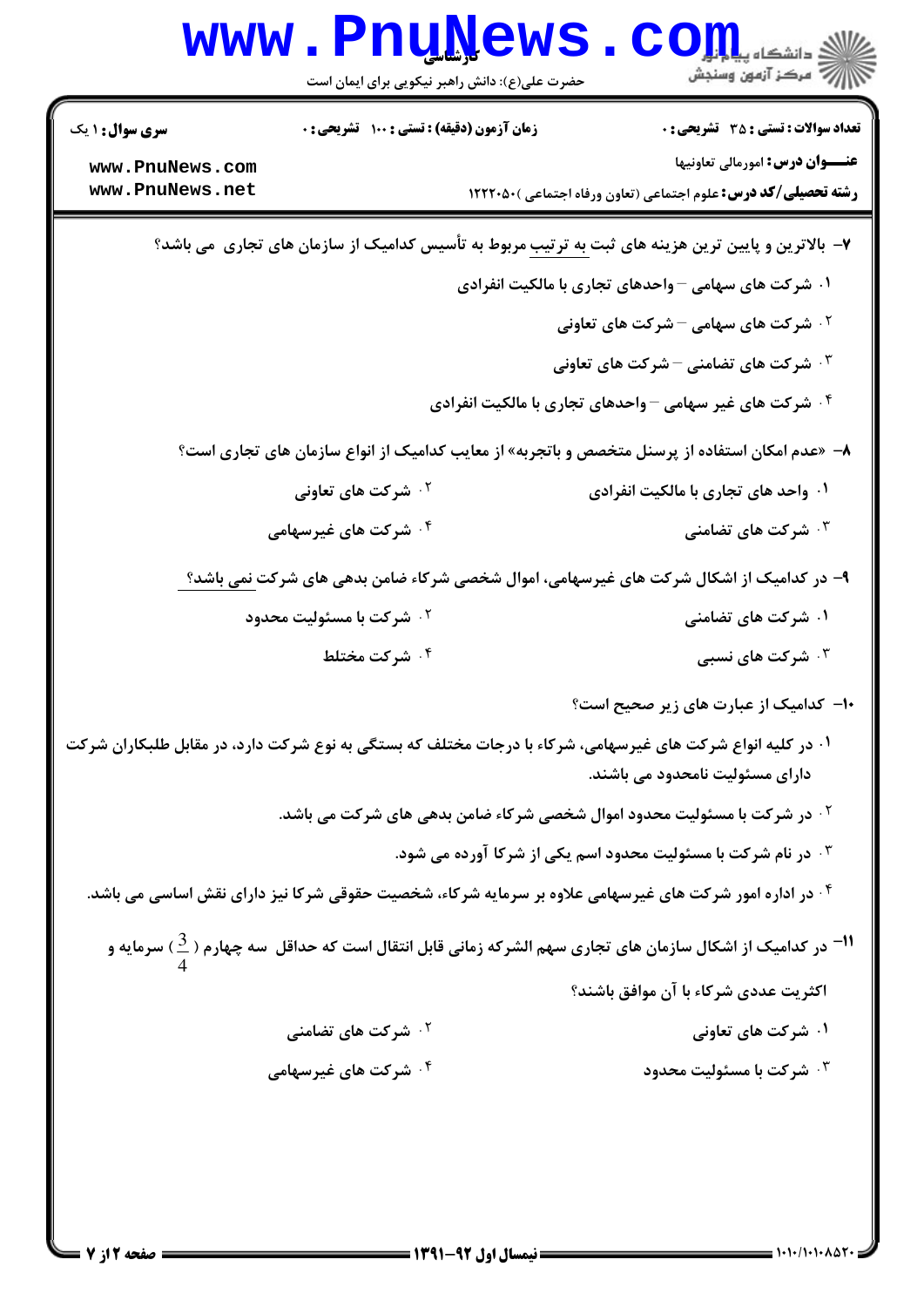|                                                                                                                       | www.PnuNews<br>حضرت علی(ع): دانش راهبر نیکویی برای ایمان است                                              |                                                                                           | رازاری دانشکاه پیابازیا<br>۱۳۸۴ - مرکز آزمون وسنجش  |
|-----------------------------------------------------------------------------------------------------------------------|-----------------------------------------------------------------------------------------------------------|-------------------------------------------------------------------------------------------|-----------------------------------------------------|
| <b>سری سوال : ۱ یک</b>                                                                                                | زمان آزمون (دقیقه) : تستی : 100 تشریحی : 0                                                                |                                                                                           | <b>تعداد سوالات : تستي : 35 ٪ تشریحي : 0</b>        |
| www.PnuNews.com<br>www.PnuNews.net                                                                                    |                                                                                                           | <b>رشته تحصیلی/کد درس:</b> علوم اجتماعی (تعاون ورفاه اجتماعی )۵۰<۱۲۲۲                     | <b>عنـــوان درس:</b> امورمالي تعاونيها              |
|                                                                                                                       |                                                                                                           |                                                                                           |                                                     |
|                                                                                                                       |                                                                                                           |                                                                                           | ۱۲– کدامیک از جملات زیر صحیح <u>نیست؟</u>           |
|                                                                                                                       | ۰۱ در شرکت های سهامی خاص تمامی سرمایه بوسیله مؤسسین و در زمان تأسیس تأمین می گردد.                        |                                                                                           |                                                     |
|                                                                                                                       |                                                                                                           | <sup>7</sup> · مالیات مجموع در آمد سهام با نام بیشتر از مالیات سهام بی نام مشابه می باشد. |                                                     |
| ۰ <sup>۳ .</sup> در شرکت های سهامی نقش اساسی در اداره امور شرکت بعهده سرمایه بوده و به شخصیت حقیقی صاحبان سرمایه توجه |                                                                                                           |                                                                                           | نشده است.                                           |
|                                                                                                                       | ۰۴ در شرکت های سهامی تصمیم نهایی در مورد مسائل و سیاست های شرکت بوسیله هیئت مدیره گرفته می شود.           |                                                                                           |                                                     |
|                                                                                                                       |                                                                                                           | ۱۳- «استفاده از مدیران لایق» از مزایای کدامیک از اشکال سازمان های تجاری است؟              |                                                     |
|                                                                                                                       | <b>7 ۰ شرکت های سهامی</b>                                                                                 |                                                                                           | ۰۱ شرکت های تعاونی                                  |
|                                                                                                                       | <sup>۴</sup> ۰ واحدهای تجاری با مالکیت انفرادی                                                            |                                                                                           | ۰ <sup>۳ ش</sup> رکت های غیرسهامی                   |
|                                                                                                                       | ۱۴- حداقل میزان اندوخته قانونی در شرکت های تعاونی و شرکت های سهامی بتر تیب چند درصد سرمایه می باشد؟       |                                                                                           |                                                     |
| و ۵ درصد $\frac{1}{4}$                                                                                                | ۰۳ ه درصد و ۵ درصد                                                                                        | $\frac{1}{4}$ ( $\frac{1}{10}$ $\frac{5}{10}$                                             | $\frac{1}{10}$ 9 $\frac{1}{4}$ $\cdot$ <sup>1</sup> |
|                                                                                                                       |                                                                                                           | ۱۵– محدودیت تشکیل سرمایه در شرکت های تعاونی متأثر از چه عواملی نمی باشد؟                  |                                                     |
|                                                                                                                       |                                                                                                           |                                                                                           | ۰۱ موانع قانونی موجود در راه انتقال سرمایه          |
|                                                                                                                       | <sup>۲ .</sup> فقدان نقش مؤثر برای سرمایه در تعیین خط مشی و سیاست های اداری و مالی شرکت                   |                                                                                           |                                                     |
|                                                                                                                       |                                                                                                           | ۰ <sup>۳ ـ</sup> عدم امکان جلب سرمایه های خارجی غیر دولتی                                 |                                                     |
|                                                                                                                       |                                                                                                           |                                                                                           | ۰۴ مداخله دولت در امور داخلی شرکت                   |
|                                                                                                                       | ۱۶– نرخ اندوخته قانونی و اندوخته احتیاطی در شرکت های تعاونی به ترتیب چند درصد سود ویژه سالیانه می باشد؟   |                                                                                           |                                                     |
|                                                                                                                       | و ۱۰ درصد $\frac{1}{4}$ $^{-1}$                                                                           |                                                                                           | ۱. حداکثر ۵ درصد – حداقل ۵ درصد                     |
|                                                                                                                       | $\frac{1}{4}$ درصد و $\frac{1}{4}$                                                                        |                                                                                           | ۰۳ حداقل ۵ درصد – <i>ح</i> داکثر ۵ درصد             |
|                                                                                                                       | ۱۷– در شرکت های تعاونی، اعضاء متخصص حداقل چند ماه قبل از خروج از شرکت باید قصد خود را به هیئت مدیره اطلاع |                                                                                           | دهند؟                                               |
| ۰۴ یک سال                                                                                                             | ۰۳ کاه $\mathcal{S}$                                                                                      | $0.4 \Delta$ ماه                                                                          | ۰۱ ۴ ماه                                            |
| صفحه ۱۳ /۰                                                                                                            | = نیمسال اول 92-1391 =                                                                                    |                                                                                           |                                                     |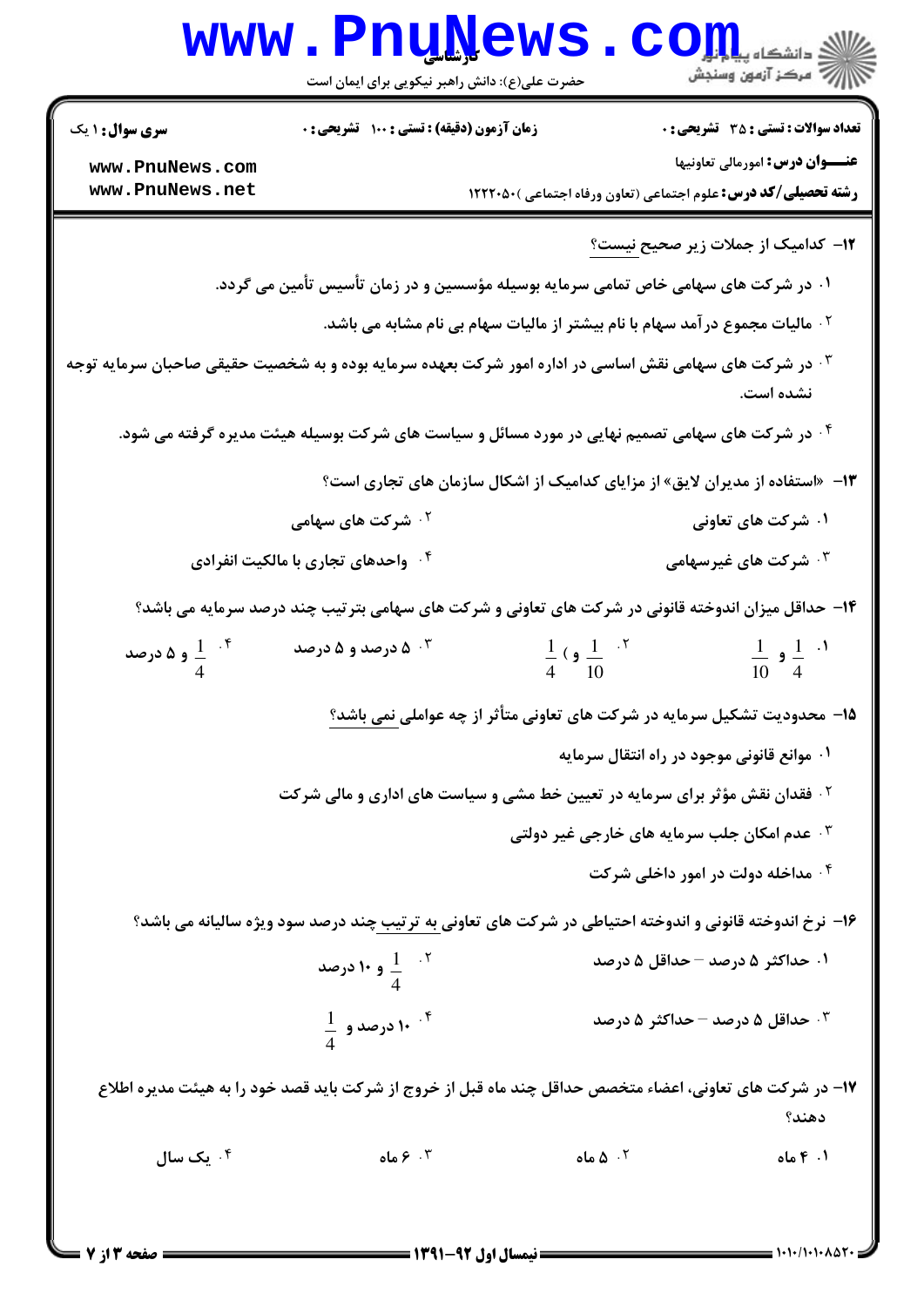|                                           | www.PnuNews<br>حضرت علی(ع): دانش راهبر نیکویی برای ایمان است                                              | د دانشڪاه پ <b>يا <mark>ہو</mark>الوال</b><br>(≂ مرڪز آزمون وسنڊش                                                         |
|-------------------------------------------|-----------------------------------------------------------------------------------------------------------|---------------------------------------------------------------------------------------------------------------------------|
| <b>سری سوال : ۱ یک</b><br>www.PnuNews.com | زمان آزمون (دقیقه) : تستی : ۱۰۰ تشریحی : ۰                                                                | <b>تعداد سوالات : تستی : 35 ٪ تشریحی : 0</b><br>عنـــوان درس: امورمالی تعاونیها                                           |
| www.PnuNews.net                           |                                                                                                           | <b>رشته تحصیلی/کد درس:</b> علوم اجتماعی (تعاون ورفاه اجتماعی )1۲۲۲۰۵۰                                                     |
|                                           |                                                                                                           | ۱۸– کدامیک از موارد زیر از اهداف عالیه دولت در حمایت از تعاونی ها می باشد؟                                                |
|                                           | ۰۲ کنترل سود                                                                                              | ۰۱ مبارزه با افزایش قیمت ها                                                                                               |
|                                           | ۰۴ دریافت بخشی از سود شرکت های تعاونی                                                                     | تعيين قيمت محصولات شركت تعاونى $\cdot^{\texttt{w}}$                                                                       |
|                                           |                                                                                                           | 1۹- کدامیک از جملات زیر صحیح است؟                                                                                         |
|                                           | ۰۱ حداقل و حداکثر سرمایه گذاری اعضاء در شرکت تعاونی توسط مجمع عمومی تعیین می گردد.                        |                                                                                                                           |
|                                           |                                                                                                           | <sup>۰۲</sup> میزان سرمایه گذاری اعضاء در شرکت تعاونی محدود نمی باشد.                                                     |
|                                           |                                                                                                           | ۰۳ در شرکت های تعاونی انتخاب مدیران بوسیله اکثریت سرمایه صورت می گیرد.                                                    |
|                                           |                                                                                                           | <sup>۴</sup> ۰ برای اندوخته احتیاطی در شرکت های تعاونی سقف وجود ندارد.                                                    |
|                                           |                                                                                                           | <b>۲۰</b> - کدامیک از موارد زیر جزء تفاوتهای ترازنامه شرکت تعاونی با سایر واحدهای تجاری <u>نمی باشد؟</u>                  |
|                                           |                                                                                                           | ۰۱ یکی از منابع تأمین سرمایه شرکت تعاونی دولت است.                                                                        |
|                                           | <sup>۲ .</sup> در شرکت های تعاونی کلیه هدایای نقدی و غیرنقدی در حساب اندوخته قانونی ذخیره می شود.         |                                                                                                                           |
|                                           | ۰۳ حساب حق تعاون و آموزش منحصراً در شرکت های تعاونی مورد استفاده قرار می گیرد.                            |                                                                                                                           |
|                                           | ۰۴ در شرکت های تعاونی بجای حساب سود انباشته از حساب اندوخته احتیاطی استفاده می شود.                       |                                                                                                                           |
|                                           |                                                                                                           | ۲۱– در کدامیک از روش های محاسبه استهلاک، رقم هزینه استهلاک محاسبه شده برای دارایی در طول عمر مفید یکسان<br>است؟           |
|                                           | ۰ <sup>۲</sup> مجموع سنوات                                                                                | ۰۱ کاهش مضاعف مانده                                                                                                       |
|                                           | ۰۴ واحدهای تولید شده                                                                                      | ۰ <sup>۳</sup> خط مستقیم                                                                                                  |
|                                           |                                                                                                           | <b>۲۲</b> - شرکت تعاونی تولید امیر یک دستگاه ماشین در اوایل سال X1 به مبلغ ۲٬۵۰۰٬۰۰۰ ریال خریداری نموده است. عمر مفید این |
|                                           | ماشین ۵ سال و ارزش فرسوده آن پس از ۵ سال ۲۰۰،۰۰۰ ریال پیش بینی شده است. هزینه استهلاک این دارایی برای سال |                                                                                                                           |
|                                           |                                                                                                           | $\mathrm{x}2$ بر طبق روش های کاهش مضاعف مانده و روش مجموع سنوات بترتیب چقدر است $\mathrm{x}2$                             |
|                                           | $Y5Y_{1}Y_{9}Y_{1}Y$                                                                                      | 91499                                                                                                                     |
|                                           | $Y5Y_{1}Y_{p}Y_{p}$                                                                                       | ۲. ۱٬۰۰۰٬۰۰۰ و ۶۱۳٬۰۰۰                                                                                                    |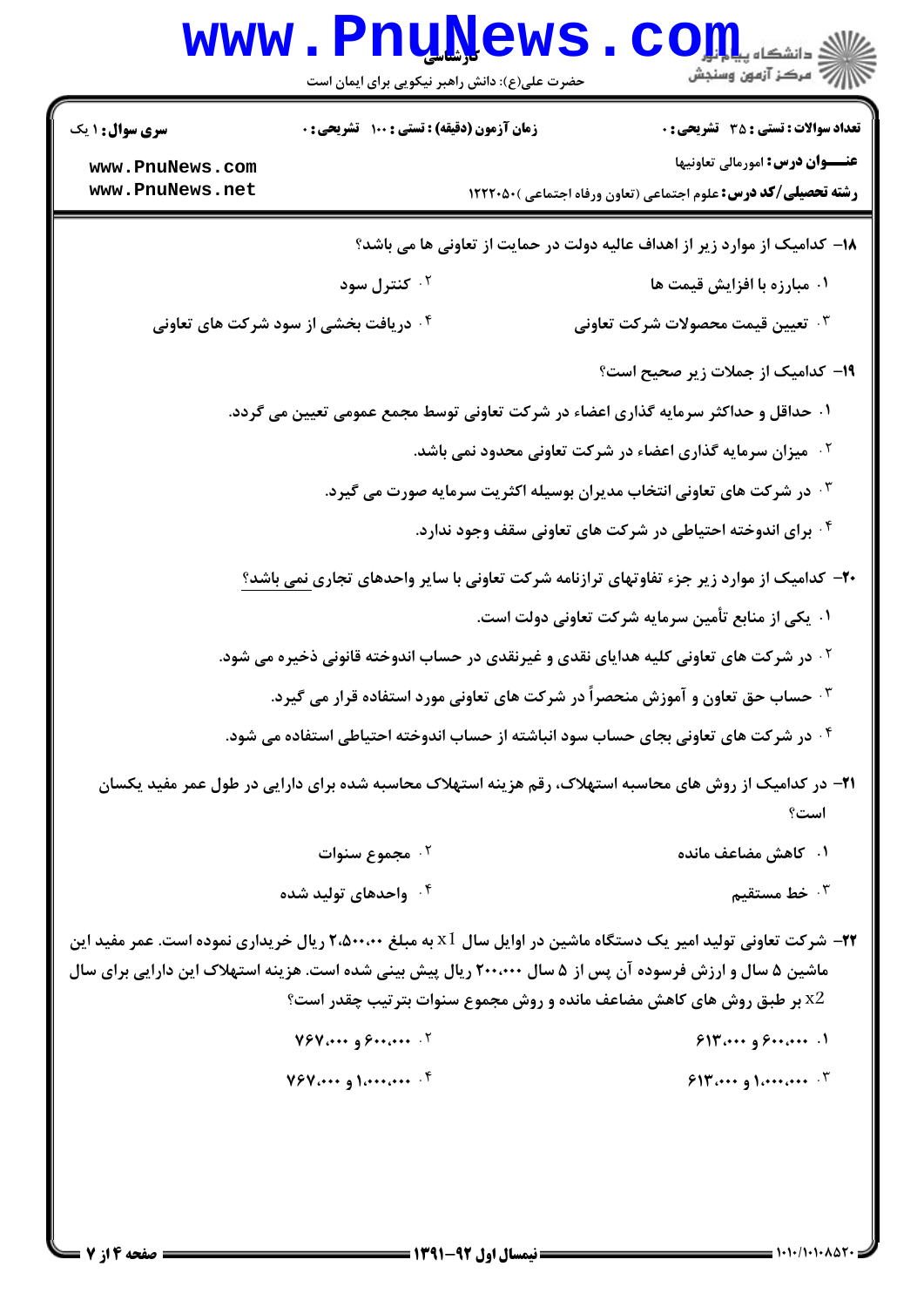| <b>WWW</b>                                                   | <b>ULTA</b><br>حضرت علی(ع): دانش راهبر نیکویی برای ایمان است | دانشگاه ی <b>یا ب<sup>ا</sup>م تو</b><br>7' مرڪز آزمون وسنڊش                                                                                                    |
|--------------------------------------------------------------|--------------------------------------------------------------|-----------------------------------------------------------------------------------------------------------------------------------------------------------------|
| <b>سری سوال : ۱ یک</b><br>www.PnuNews.com<br>www.PnuNews.net | <b>زمان آزمون (دقیقه) : تستی : 100 تشریحی : 0</b>            | <b>تعداد سوالات : تستی : 35 - تشریحی : 0</b><br><b>عنـــوان درس:</b> امورمالي تعاونيها<br><b>رشته تحصیلی/کد درس:</b> علوم اجتماعی (تعاون ورفاه اجتماعی )1۲۲۲۰۵۰ |
|                                                              |                                                              | ۲۳– مشکلات مدیریت در تعاونی ها در رابطه با ناچیز بودن موقعیت سرمایه در انتخاب مدیران شرکت ناشی از کدامیک از<br>عوامل زیر نمی باشد؟                              |
|                                                              | <sup>۲ .</sup> عدم امکان استفاده از مدیران متخصص             | ۰۱ مسائل انتخاباتی                                                                                                                                              |
|                                                              | ۰۴ محدودیت در میزان سرمایه گذاری اعضاء                       | ۰ <sup>۳</sup> منافع مالی شخصی اعضاء                                                                                                                            |
|                                                              |                                                              | <b>۲۴</b> - دولت در ازای حمایت از تعاونیها چه انتظاری از شرکت های تعاونی ندارد؟                                                                                 |
|                                                              |                                                              | ۰۱ توزیع عادلانه در آمد در جامعه                                                                                                                                |
|                                                              |                                                              | <sup>۰۲</sup> ایجاد ارتباط مستقیم بین تولید کننده و مصرف کننده                                                                                                  |
|                                                              |                                                              | ۰۳ بازپرداخت تدریجی سرمایه گذاری                                                                                                                                |
|                                                              |                                                              | ۰۴ مبارزه با افزایش قیمت ها                                                                                                                                     |
|                                                              |                                                              | ۲۵– کدامیک از روش های تجزیه و تحلیل داده ها، تغییرات مطلق مبالغ یا تغییرات درصد آنها را مورد مطالعه قرار می دهد؟                                                |
|                                                              | ۰ <sup>۲</sup> تحلیل افقی                                    | ۰۱ تحلیل عمودی                                                                                                                                                  |
|                                                              | ۰ <sup>۴</sup> تحلیل صورت های مالی                           | ۰۳ تحلیل نسبت ها                                                                                                                                                |
|                                                              |                                                              | <b>۲۶</b> - کدامیک از موارد زیر جزء مقیاس های اساسی برای اندازه گیری نقدینگی واحد تجاری نمی باشد؟                                                               |
|                                                              | ۰۲ نسبت جاری                                                 | ۰۱ گردش خالص سرمایه                                                                                                                                             |
|                                                              | ۰۴ نسبت سودآوري                                              | نسبت آنی $\cdot$                                                                                                                                                |
|                                                              |                                                              | <b>۳۷- کدام نسبت ها عمدتاً بر صورت سود و زیان تکیه دارند</b> ؟                                                                                                  |
|                                                              | ۰ <sup>۲</sup> نسبت های بدهی                                 | ۰۱ نسبت های پوششی                                                                                                                                               |
|                                                              | ۰۴ نسبت جاری                                                 | نسبت های نقدینگی $\cdot$                                                                                                                                        |
|                                                              |                                                              |                                                                                                                                                                 |
|                                                              |                                                              |                                                                                                                                                                 |
|                                                              |                                                              |                                                                                                                                                                 |
|                                                              |                                                              |                                                                                                                                                                 |
|                                                              |                                                              |                                                                                                                                                                 |
|                                                              |                                                              |                                                                                                                                                                 |
|                                                              |                                                              |                                                                                                                                                                 |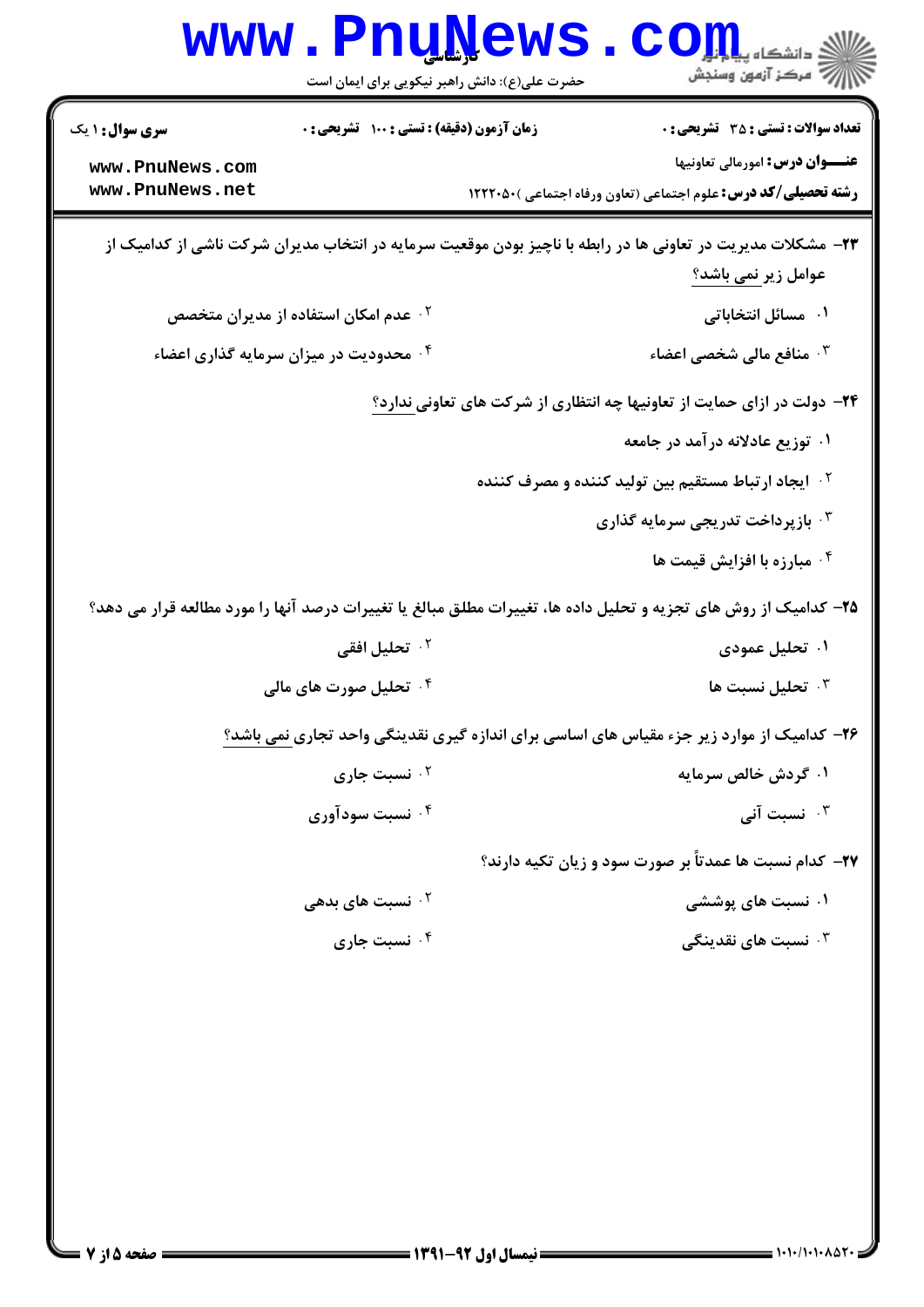| زمان آزمون (دقیقه) : تستی : ۱۰۰ آتشریحی : ۰<br><b>سری سوال : ۱ یک</b><br>www.PnuNews.com<br>www.PnuNews.net<br><b>رشته تحصیلی/کد درس:</b> علوم اجتماعی (تعاون ورفاه اجتماعی )1۲۲۲۰۵۰<br>شرکت تعاونی مصرف امیر برای سال مالی منتهی به 1/۱۲/۲۹ مبلغ ۱۰۰٬۰۰۰ ریال سودخالص کسب نموده است. اطلاعات زیر<br>مربوط به مانده برخی از حساب های شرکت در تاریخ مذکور می باشد.<br>$\dots, \dots$<br>$\mathbf{q}_{\star,\star\star\star}$<br>1<br>$\Delta\Delta, \cdots$<br>$\mathbf{Y}$<br>170,<br>$\mathfrak{s}_{\ast,\ast\ast\ast}$<br>$\lambda$<br>$\Delta\Delta, \cdots$<br>۴. ۴۰۰،۰۰۰ ریال<br>$15.444$ ريال<br>۰۲ ۴۰۵٬۰۰۰ ریال | <b>تعداد سوالات : تستی : 35 - تشریحی : 0</b><br>عنـــوان درس: امورمالي تعاونيها<br>صندوق<br>موجودى كالا<br>بدهكاران<br>اوراق بهادار قابل عرضه<br>پيش پردخت هزينه ها<br>دارایی های ثابت<br>اسناد پرداختنی |  |  |
|------------------------------------------------------------------------------------------------------------------------------------------------------------------------------------------------------------------------------------------------------------------------------------------------------------------------------------------------------------------------------------------------------------------------------------------------------------------------------------------------------------------------------------------------------------------------------------------------------------------------|----------------------------------------------------------------------------------------------------------------------------------------------------------------------------------------------------------|--|--|
|                                                                                                                                                                                                                                                                                                                                                                                                                                                                                                                                                                                                                        |                                                                                                                                                                                                          |  |  |
|                                                                                                                                                                                                                                                                                                                                                                                                                                                                                                                                                                                                                        |                                                                                                                                                                                                          |  |  |
|                                                                                                                                                                                                                                                                                                                                                                                                                                                                                                                                                                                                                        |                                                                                                                                                                                                          |  |  |
|                                                                                                                                                                                                                                                                                                                                                                                                                                                                                                                                                                                                                        |                                                                                                                                                                                                          |  |  |
|                                                                                                                                                                                                                                                                                                                                                                                                                                                                                                                                                                                                                        |                                                                                                                                                                                                          |  |  |
|                                                                                                                                                                                                                                                                                                                                                                                                                                                                                                                                                                                                                        |                                                                                                                                                                                                          |  |  |
|                                                                                                                                                                                                                                                                                                                                                                                                                                                                                                                                                                                                                        |                                                                                                                                                                                                          |  |  |
|                                                                                                                                                                                                                                                                                                                                                                                                                                                                                                                                                                                                                        |                                                                                                                                                                                                          |  |  |
|                                                                                                                                                                                                                                                                                                                                                                                                                                                                                                                                                                                                                        |                                                                                                                                                                                                          |  |  |
|                                                                                                                                                                                                                                                                                                                                                                                                                                                                                                                                                                                                                        |                                                                                                                                                                                                          |  |  |
|                                                                                                                                                                                                                                                                                                                                                                                                                                                                                                                                                                                                                        |                                                                                                                                                                                                          |  |  |
|                                                                                                                                                                                                                                                                                                                                                                                                                                                                                                                                                                                                                        |                                                                                                                                                                                                          |  |  |
|                                                                                                                                                                                                                                                                                                                                                                                                                                                                                                                                                                                                                        | بستانكاران                                                                                                                                                                                               |  |  |
|                                                                                                                                                                                                                                                                                                                                                                                                                                                                                                                                                                                                                        | بدھی ھای بلندمدت                                                                                                                                                                                         |  |  |
|                                                                                                                                                                                                                                                                                                                                                                                                                                                                                                                                                                                                                        | <b>78- مبلغ سرمایه در گردش چقدر است؟</b>                                                                                                                                                                 |  |  |
|                                                                                                                                                                                                                                                                                                                                                                                                                                                                                                                                                                                                                        | ۰۱ ۱۷۰٬۰۰۰ ریال                                                                                                                                                                                          |  |  |
|                                                                                                                                                                                                                                                                                                                                                                                                                                                                                                                                                                                                                        | <b>۲۹</b> – نسبت آنی چقدر است؟                                                                                                                                                                           |  |  |
| 1/99.7<br>$\mathbf{r}$ . $\mathbf{r}$<br>$1/\Lambda$ $\uparrow$ $\uparrow$                                                                                                                                                                                                                                                                                                                                                                                                                                                                                                                                             | 7/9.1                                                                                                                                                                                                    |  |  |
|                                                                                                                                                                                                                                                                                                                                                                                                                                                                                                                                                                                                                        | <b>۳۰</b> نسبت جاری چقدر است؟                                                                                                                                                                            |  |  |
| $\mathbf{r}$ . $\mathbf{r}$<br>1/99.7<br>$1/\Lambda$ $\uparrow$ $\uparrow$                                                                                                                                                                                                                                                                                                                                                                                                                                                                                                                                             | $Y/\xi$ .                                                                                                                                                                                                |  |  |
|                                                                                                                                                                                                                                                                                                                                                                                                                                                                                                                                                                                                                        | <b>٣١</b> - نسبت بدهي ها چقدر است؟                                                                                                                                                                       |  |  |
| $\cdot$ /٣٩ .۴<br>$\cdot$ /٢ $\Lambda$ .۳<br>$\cdot/\Delta \Upsilon$ .                                                                                                                                                                                                                                                                                                                                                                                                                                                                                                                                                 | $\cdot$ /۴۷.1                                                                                                                                                                                            |  |  |
|                                                                                                                                                                                                                                                                                                                                                                                                                                                                                                                                                                                                                        | ۳۲- بازده سرمایه گذاری چقدر است؟                                                                                                                                                                         |  |  |
| $\cdot$ /۲. $\cdot$ $\uparrow$<br>$\cdot$ /۲۷ $\cdot$<br>$\cdot$ /٢ $\Lambda$ .                                                                                                                                                                                                                                                                                                                                                                                                                                                                                                                                        | $\frac{1}{2}$                                                                                                                                                                                            |  |  |